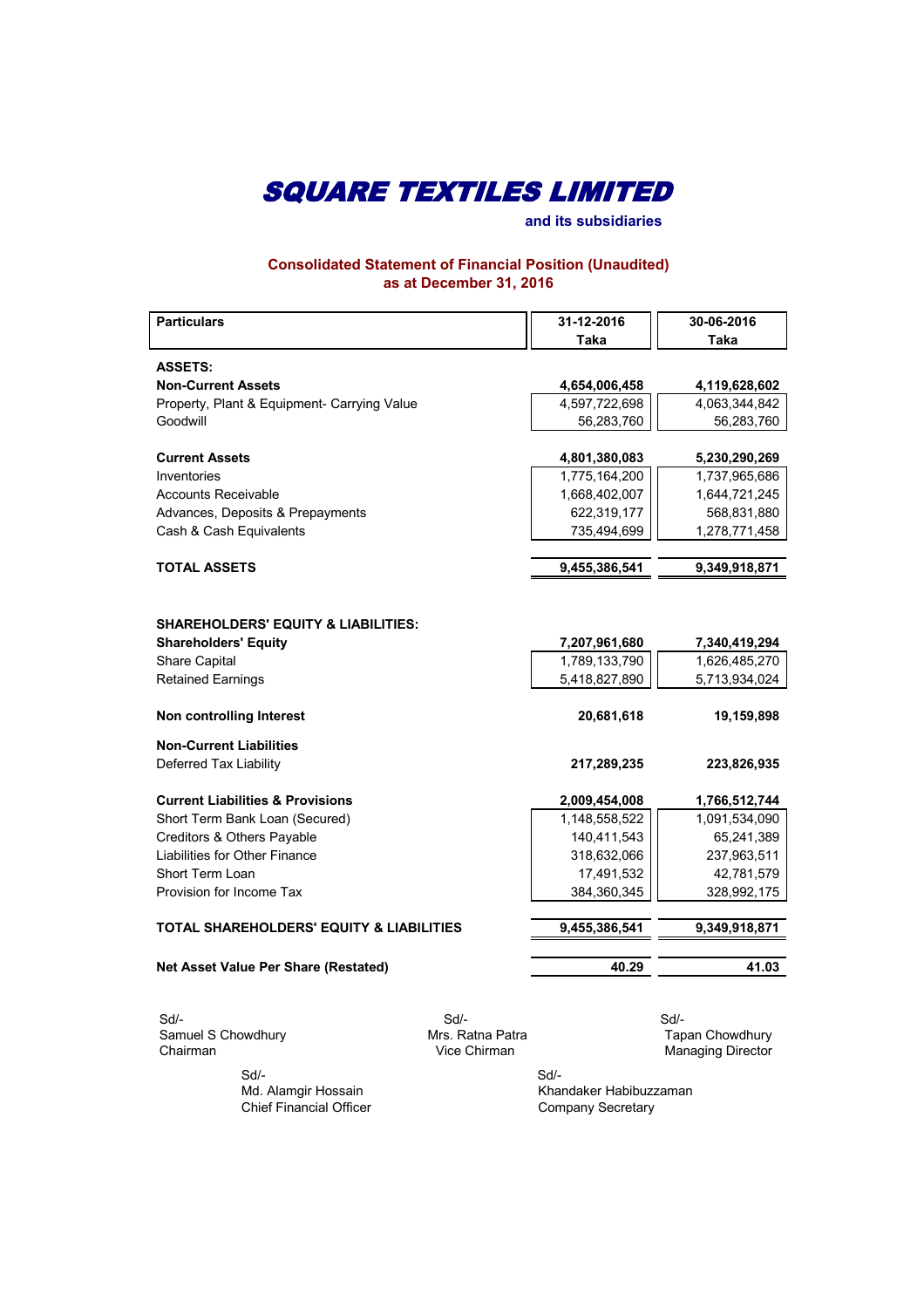**and its subsidiaries**

### **Consolidated Statement of Profit or Loss and other Comprehensive Income (Unaudited) For the 2nd Quarter Ended December 31, 2016**

|                                        | <b>Six Months ended</b>    |                     | <b>2nd Quarter</b> |                    |
|----------------------------------------|----------------------------|---------------------|--------------------|--------------------|
| <b>Particulars</b>                     | <b>July to Dec</b><br>2016 | July to Dec<br>2015 | Oct to Dec<br>2016 | Oct to Dec<br>2015 |
|                                        |                            |                     |                    |                    |
| Sales Revenue                          | 3,794,383,265              | 4,009,314,536       | 1,953,879,116      | 2,079,446,801      |
| Cost of Goods Sold                     | 3,324,005,222              | 3,411,983,522       | 1,765,961,265      | 1,797,829,237      |
| <b>Gross Profit</b>                    | 470,378,043                | 597,331,014         | 187,917,851        | 281,617,564        |
| <b>Operating Expenses</b>              | 115,953,853                | 116,871,895         | 60,397,609         | 59,552,563         |
| <b>Finance Cost</b>                    | 13,807,108                 | 8,891,479           | 9,789,212          | 5,734,173          |
| <b>Profit from Operations</b>          | 340,617,082                | 471,567,640         | 117,731,030        | 216,330,828        |
| Other Income                           | 124,614                    | 85,843              | 76,605             | 29,562             |
| Profit Before W.P.P.F & W.F            | 340,741,696                | 471,653,483         | 117,807,635        | 216,360,390        |
| Allocation for W.P.P.F & W.F           | 16,225,795                 | 22,459,690          | 5,609,887          | 10,302,876         |
| <b>Profit Before Tax</b>               | 324,515,901                | 449, 193, 793       | 112,197,748        | 206,057,514        |
| Provision for Tax (Current)            | 46,765,710                 | 60,721,599          | 16,184,072         | 25,627,781         |
| Provision for Tax (Deferred)           | 2,064,760                  | 7,315,063           | 728,350            | 5,503,923          |
| <b>Profit After Tax for The Period</b> | 275,685,431                | 381,157,131         | 95,285,326         | 174,925,810        |
| <b>Non-Controlling Interest</b>        | 1,521,720                  | 1,968,488           | 824,997            | 1,069,795          |
| <b>Net Income for the Period</b>       | 274, 163, 711              | 379,188,643         | 94,460,329         | 173,856,015        |

(Transferred to the Statement of Changes in Equity)

| <b>Earnings Per Share (EPS)- Restated</b> |  |  |
|-------------------------------------------|--|--|
|                                           |  |  |

 Sd/- Sd/- Sd/- Samuel S Chowdhury Mrs. Ratna Patra Chairman Chowdhury Mrs. Ratna Patra Chairman Chowd Chow

 Sd/- Sd/- Chief Financial Officer

**Cair**<br>Tapan Chowdhury<br>Managing Director

Md. Alamgir Hossain Md. Alamgir Hossain Chief Financial Officer Chief Financial Officer Company Secretary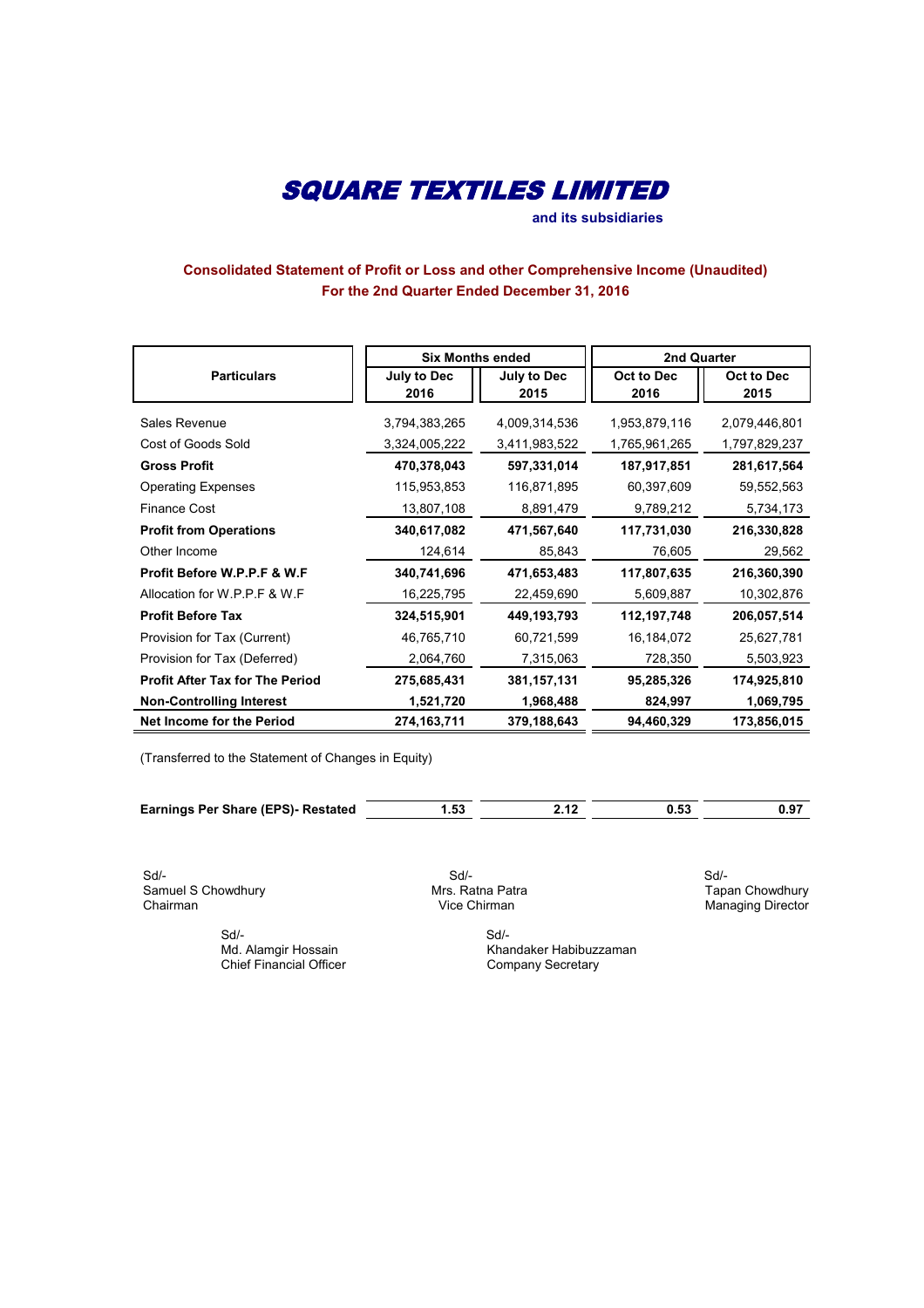

 **and its subsidiaries**

### **Consolidated Statement of Changes in Equity (Unaudited) For the 2nd Quarter Ended December 31, 2016**

| <b>Particulars</b>                                 | <b>Share Capital</b> | Retained<br><b>Earnings</b> | Total         |
|----------------------------------------------------|----------------------|-----------------------------|---------------|
| Balance as at June 30, 2016                        | 1,626,485,270        | 5,713,934,024               | 7,340,419,294 |
| Net Profit for 2nd Quarter Ended December 31, 2016 |                      | 274, 163, 711               | 274, 163, 711 |
| Cash Dividend for 2015                             | -                    | 406,621,325                 | 406,621,325   |
| Stock Dividend for 2015                            | 162,648,520 -        | 162,648,520                 |               |
| Balance As at December 31, 2016                    | 1,789,133,790        | 5,418,827,890               | 7,207,961,680 |

#### **Consolidated Statement of Changes in Equity (Unaudited) For the 2nd Quarter Ended December 31, 2015**

| <b>Particulars</b>                                 | <b>Share Capital</b> | <b>Retained</b><br><b>Earnings</b> | Total         |
|----------------------------------------------------|----------------------|------------------------------------|---------------|
| Balance as at June 30, 2015                        | 1,626,485,270        | 4,973,241,525                      | 6,599,726,795 |
| Net Profit for 2nd Quarter Ended December 31, 2015 |                      | 379,188,643                        | 379,188,643   |
| Cash Dividend for 2014                             |                      |                                    |               |
| Stock Dividend for 2014                            |                      |                                    |               |
| Balance as at December 31, 2015                    | 1,626,485,270        | 5,352,430,168                      | 6,978,915,438 |

 Sd/- Sd/- Sd/- Samuel S Chowdhury **Mrs. Ratna Patra** Mrs. Ratna Patra Tapan Chowdhury Chairman Chairman Chairman Chairman Chairman Managing Director

 Sd/- Sd/- Chief Financial Officer Chief Financial Officer Company Secretary

Md. Alamgir Hossain Khandaker Habibuzzaman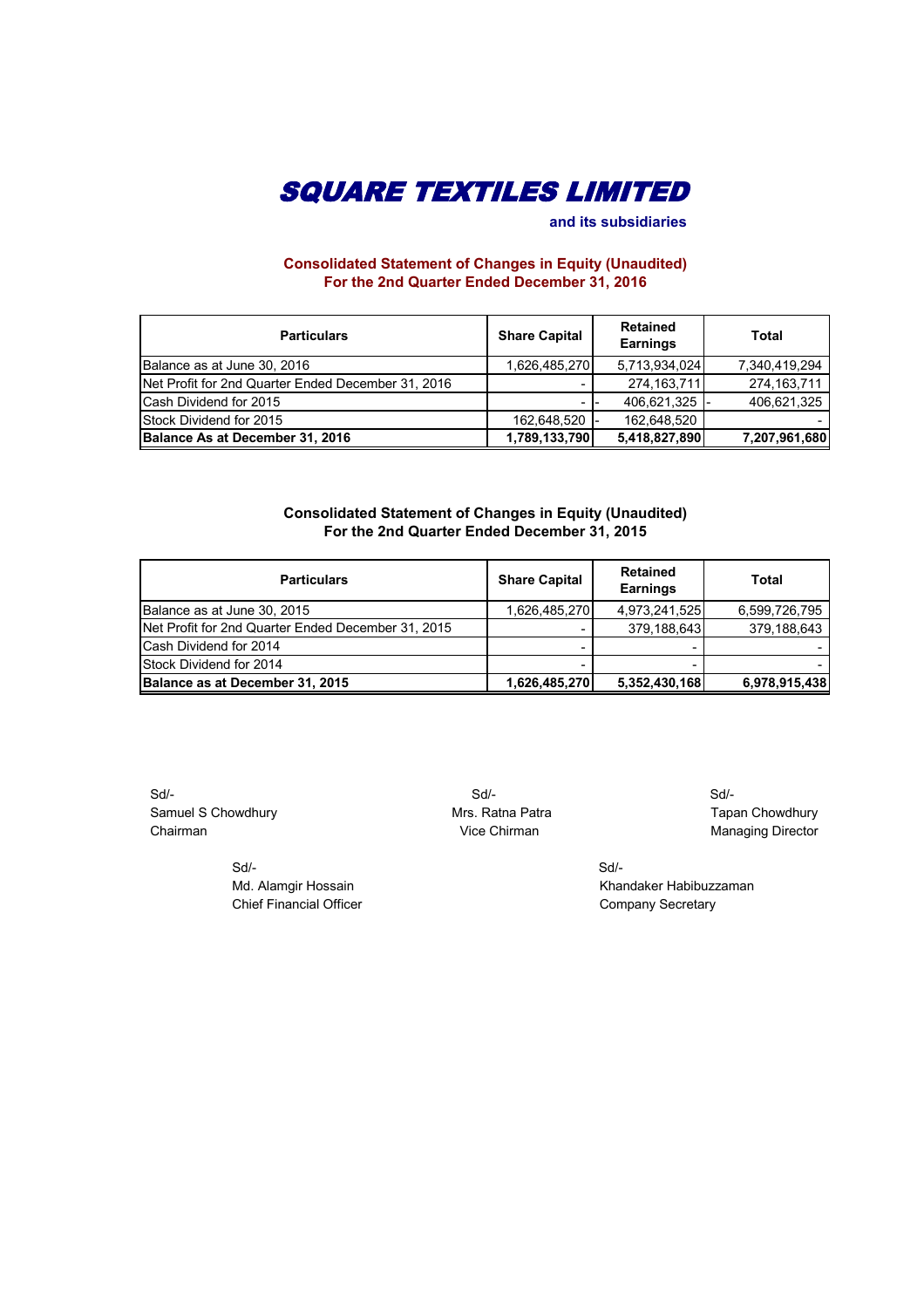**and its subsidiaries**

**Statement of Consolidated Cash flows (Unaudited) For the 2nd Quarter Ended December 31, 2016**

| <b>Particulars</b>                                     |                  | <b>2nd Quarter Ended</b> |                          |  |
|--------------------------------------------------------|------------------|--------------------------|--------------------------|--|
|                                                        |                  | July-Dec' 2016           | July-Dec' 2015           |  |
|                                                        |                  |                          |                          |  |
| <b>Cash Flows from Operating Activities:</b>           |                  |                          |                          |  |
| Receipts from Sales Revenue                            |                  | 3,770,702,503            | 4,287,384,239            |  |
| Receipts from Other Income                             |                  | 124,614                  | 85,843                   |  |
| <b>Total Receipts</b>                                  |                  | 3,770,827,117            | 4,287,470,082            |  |
| Payments to Suppliers                                  |                  | (2,226,079,921)          | (2,564,429,345)          |  |
| Paid for Operating & Non-operating Expenses            |                  | (932, 024, 289)          | (801, 143, 497)          |  |
| <b>Interest Expenses Paid</b>                          |                  | (12, 971, 406)           | (5,946,472)              |  |
| Income Tax Paid                                        |                  | (50, 280, 835)           | (61, 434, 116)           |  |
| Paid for Workers Profit Participation & Welfare Fund   |                  | (18, 521, 237)           | (21, 628, 278)           |  |
| <b>Total Payments</b>                                  |                  | (3, 239, 877, 688)       | (3,454,581,708)          |  |
| Net Cash Generated (Used in) from Operating Activities |                  | 530,949,429              | 832,888,374              |  |
| <b>Cash Flows from Investing Activities:</b>           |                  |                          |                          |  |
| Sales (Purchase) of Property, Plant & Equipment        |                  | (696, 130, 355)          | (325, 645, 538)          |  |
| Net Cash Generated (Used in) from Investing Activities |                  | (696, 130, 355)          | (325, 645, 538)          |  |
| <b>Cash Flows from Financing Activities:</b>           |                  |                          |                          |  |
| Short Term Bank Loan Received/ (Repaid)                |                  | 57,024,432               | 426,166,995              |  |
| Short Term Loan from/ (To) Sister Company              |                  | (28, 498, 940)           | (344, 927, 301)          |  |
| Payment of Dividend                                    |                  | (406, 621, 325)          | (295, 724, 596)          |  |
| Net Cash Generated (Used in) from Financing Activities |                  | (378,095,833)            | (214, 484, 902)          |  |
| Increase/ (Decrease) in Cash & Cash Equivalents        |                  | (543, 276, 759)          | 292,757,934              |  |
| <b>Opening Cash &amp; Cash Equivalents</b>             |                  | 1,278,771,458            | 1,005,999,421            |  |
| <b>Closing Cash &amp; Cash Equivalents</b>             |                  | 735,494,699              | 1,298,757,355            |  |
|                                                        |                  |                          |                          |  |
| Net Operating Cash Flows Per Share(Restated)           |                  | 2.97                     | 4.66                     |  |
|                                                        |                  |                          |                          |  |
| $Sd$ -                                                 | $Sd$ -           |                          | $Sd$ -                   |  |
| Samuel S Chowdhury                                     | Mrs. Ratna Patra |                          | Tapan Chowdhury          |  |
| Chairman                                               | Vice Chirman     |                          | <b>Managing Director</b> |  |
| Sd/-                                                   |                  | Sd/-                     |                          |  |

Md. Alamgir Hossain Khandaker Habibuzzaman Chief Financial Officer Chief Financial Officer Company Secretary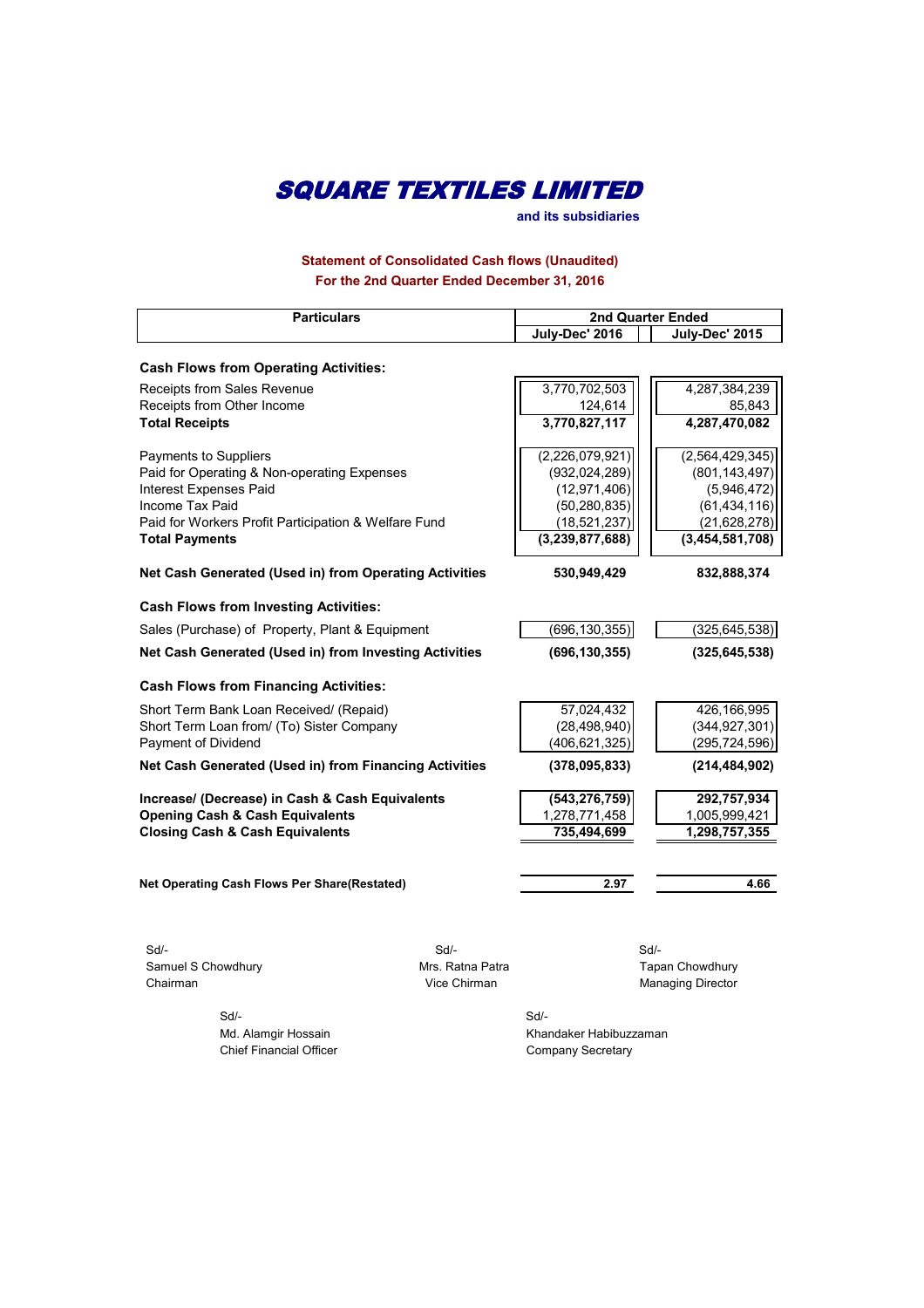#### **Statement of Financial Position (Unaudited) As at December 31, 2016**

|                                                     | 31-12-2016       | 30-06-2016    |
|-----------------------------------------------------|------------------|---------------|
|                                                     | Taka             | Taka          |
| <b>ASSETS:</b>                                      |                  |               |
| <b>Non-Current Assets</b>                           | 3,760,634,928    | 3,147,296,521 |
| Property, Plant & Equipment- Carrying Value         | 3,176,301,049    | 2,562,962,642 |
| Investment - Long Term (At Cost)                    | 160,783,760      | 160,783,760   |
| <b>Share Money Deposits</b>                         | 423,550,119      | 423,550,119   |
| <b>Current Assets</b>                               | 3, 124, 252, 745 | 3,547,892,593 |
| Inventories                                         | 1,148,581,070    | 1,181,000,058 |
| <b>Accounts Receivable</b>                          | 1,169,712,472    | 1,213,702,218 |
| Advances, Deposits & Prepayments                    | 412,498,697      | 399,240,261   |
| Short Term Loan                                     | 34,590,099       | 104,042,349   |
| Cash & Cash Equivalents                             | 358,870,407      | 649,907,707   |
| <b>TOTAL ASSETS</b>                                 | 6,884,887,673    | 6,695,189,114 |
|                                                     |                  |               |
| <b>SHAREHOLDERS' EQUITY &amp; LIABILITIES:</b>      |                  |               |
| <b>Shareholders' Equity</b>                         | 5,364,116,423    | 5,607,074,119 |
| <b>Share Capital</b>                                | 1,789,133,790    | 1,626,485,270 |
| <b>Retained Earnings</b>                            | 3,574,982,633    | 3,980,588,849 |
| <b>Non-Current Liabilities</b>                      |                  |               |
| Deferred Tax Liability                              | 119,301,409      | 122,571,004   |
|                                                     |                  |               |
| <b>Current Liabilities &amp; Provisions</b>         | 1,401,469,841    | 965,543,991   |
| Short Term Bank Loan (Secured)                      | 870,588,429      | 599,135,811   |
| Creditors & Others Payable                          | 110,705,662      | 49,999,072    |
| Liabilities for Other Finance                       | 222,930,231      | 148,818,262   |
| Short Term Loan                                     | 40,104,741       | 42,781,579    |
| Provision for Income Tax                            | 157,140,778      | 124,809,267   |
| <b>TOTAL SHAREHOLDERS' EQUITY &amp; LIABILITIES</b> | 6,884,887,673    | 6,695,189,114 |
|                                                     |                  |               |
| <b>Net Asset Value Per Share (Restated)</b>         | 29.98            | 31.34         |
|                                                     |                  |               |
| $Sd$ -<br>$Sd$ -                                    |                  | $Sd$ -        |

Samuel S Chowdhury **Mrs. Ratna Patra** Mrs. Ratna Patra Tapan Chowdhury Sur-<br>
Samuel S Chowdhury<br>
Chairman Managing Director<br>
Chairman Managing Director<br>
Chairman Managing Director

 Sd/- Md. Alamgir Hossain Chief Financial Officer Khandaker Habibuzzaman Company Secretary Sd/-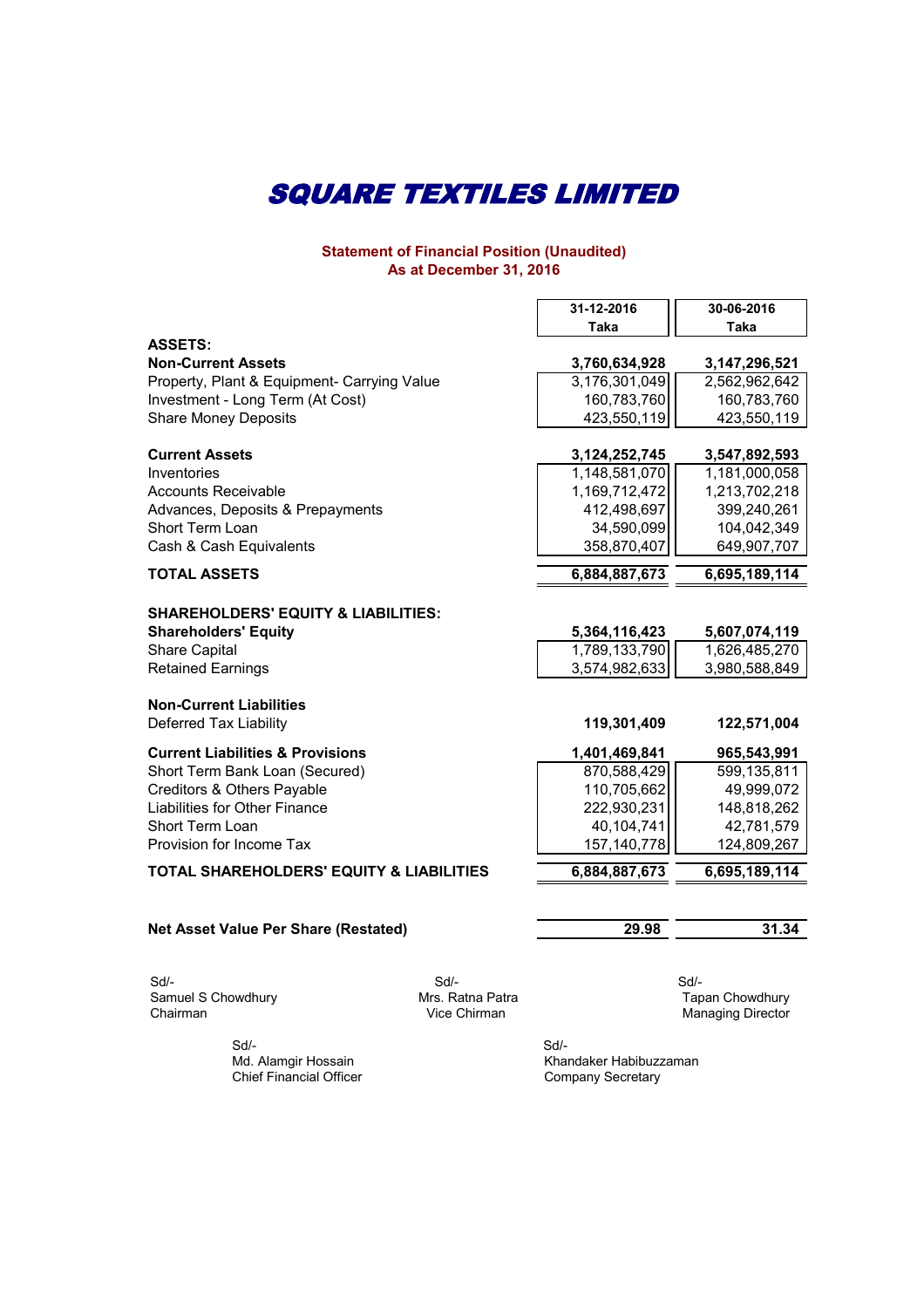### **Statement of Profit or Loss and other Comprehensive Income (Unaudited) For the 2nd Quarter Ended December 31, 2016**

|                                        | <b>Six Months ended</b> |               | 2nd Quarter       |               |
|----------------------------------------|-------------------------|---------------|-------------------|---------------|
| <b>Particulars</b>                     | <b>July to Dec</b>      | July to Dec   | <b>Oct to Dec</b> | Oct to Dec    |
|                                        | 2016                    | 2015          | 2016              | 2015          |
|                                        |                         |               |                   |               |
| Sales Revenue                          | 2,360,031,102           | 2,468,293,920 | 1,172,201,692     | 1,238,911,274 |
| Cost of Goods Sold                     | 2,056,747,481           | 2,052,160,275 | 1,050,908,424     | 1,021,987,308 |
| <b>Gross Profit</b>                    | 303,283,621             | 416,133,645   | 121,293,268       | 216,923,966   |
| <b>Operating Expenses</b>              | 92,453,688              | 90,310,875    | 49,104,780        | 45,242,545    |
| <b>Finance Cost</b>                    | 9,998,957               | 6,288,237     | 7,961,651         | 3,545,587     |
| <b>Profit from Operations</b>          | 200,830,976             | 319,534,533   | 64,226,837        | 168,135,834   |
| Other Income                           | 1,530,846               | 5,991,156     | 827,595           | 2,515,021     |
| Profit Before W.P.P.F & W.F            | 202,361,822             | 325,525,689   | 65,054,432        | 170,650,855   |
| Allocation for W.P.P.F & W.F.          | 9,636,277               | 15,501,223    | 3,097,830         | 8,126,231     |
| <b>Profit Before Tax</b>               | 192,725,545             | 310,024,466   | 61,956,602        | 162,524,624   |
| Provision for Tax (Current)            | 28,469,704              | 43,235,529    | 9,376,249         | 21,505,891    |
| Provision for Tax (Deferred)           | 592,212                 | 4,017,035     |                   | 3,187,180     |
| <b>Profit After Tax for The Period</b> | 163,663,629             | 262,771,902   | 52,580,353        | 137,831,553   |

(Transferred to the Statement of Changes in Equity)

| <b>Earnings Per Share (EPS)- Restated</b> | 0.91 | 0.29 |  |
|-------------------------------------------|------|------|--|

 Sd/- Sd/- Sd/- Samuel S Chowdhury **Mrs. Ratna Patra** Mrs. Ratna Patra Tapan Chowdhury Chairman **Chairman** Vice Chirman **Vice Chirman** Managing Director

Sd/- Sd/-

Md. Alamgir Hossain Khandaker Habibuzzaman Chief Financial Officer Chief Financial Officer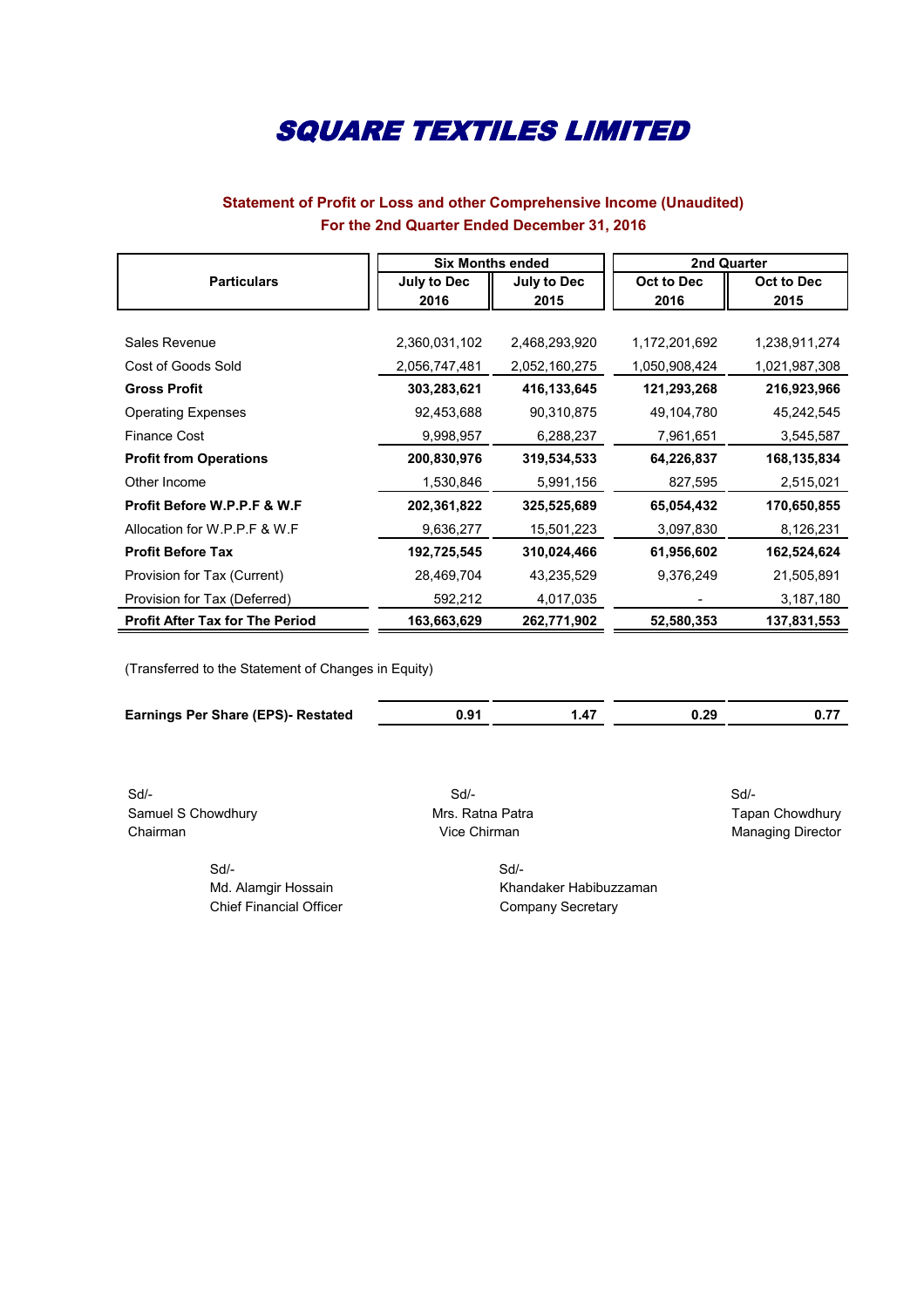### **Statement of Changes in Equity (Unaudited) For the 2nd Quarter Ended December 31, 2016**

| <b>Particulars</b>                                 | <b>Share Capital</b> | <b>Retained</b><br><b>Earnings</b> | <b>Total</b>  |
|----------------------------------------------------|----------------------|------------------------------------|---------------|
| Balance as at June 30, 2016                        | 1,626,485,270        | 3,980,588,849                      | 5,607,074,119 |
| Net Profit for 2nd Quarter Ended December 31, 2016 |                      | 163,663,629                        | 163,663,629   |
| <b>Cash Dividend for 2015</b>                      |                      | 406,621,325                        | 406,621,325   |
| Stock Dividend for 2015                            | 162,648,520          | 162.648.520                        |               |
| Balance As at December 31, 2016                    | 1,789,133,790        | 3,574,982,633                      | 5,364,116,423 |

#### **Statement of Changes in Equity (Unaudited) For the 2nd Quarter Ended December 31, 2015**

| <b>Particulars</b>                                 | <b>Share Capital</b> | <b>Retained</b><br><b>Earnings</b> | <b>Total</b>  |
|----------------------------------------------------|----------------------|------------------------------------|---------------|
| Balance as at June 30, 2015                        | 1,626,485,270        | 3,494,352,948                      | 5,120,838,218 |
| Net Profit for 2nd Quarter Ended December 31, 2015 |                      | 262,771,902                        | 262,771,902   |
| <b>ICash Dividend for 2014</b>                     |                      |                                    |               |
| <b>Stock Dividend for 2014</b>                     |                      |                                    |               |
| Balance as at December 31, 2015                    | 1,626,485,270        | 3,757,124,850                      | 5,383,610,120 |

 Sd/- Sd/- Sd/- Samuel S Chowdhury **Mrs. Ratna Patra** Mrs. Ratna Patra **Tapan Chowdhury** Chairman Chairman Chairman Chairman Chairman Managing Director

 Sd/- Sd/- Chief Financial Officer Chief Financial Officer Company Secretary

Md. Alamgir Hossain Khandaker Habibuzzaman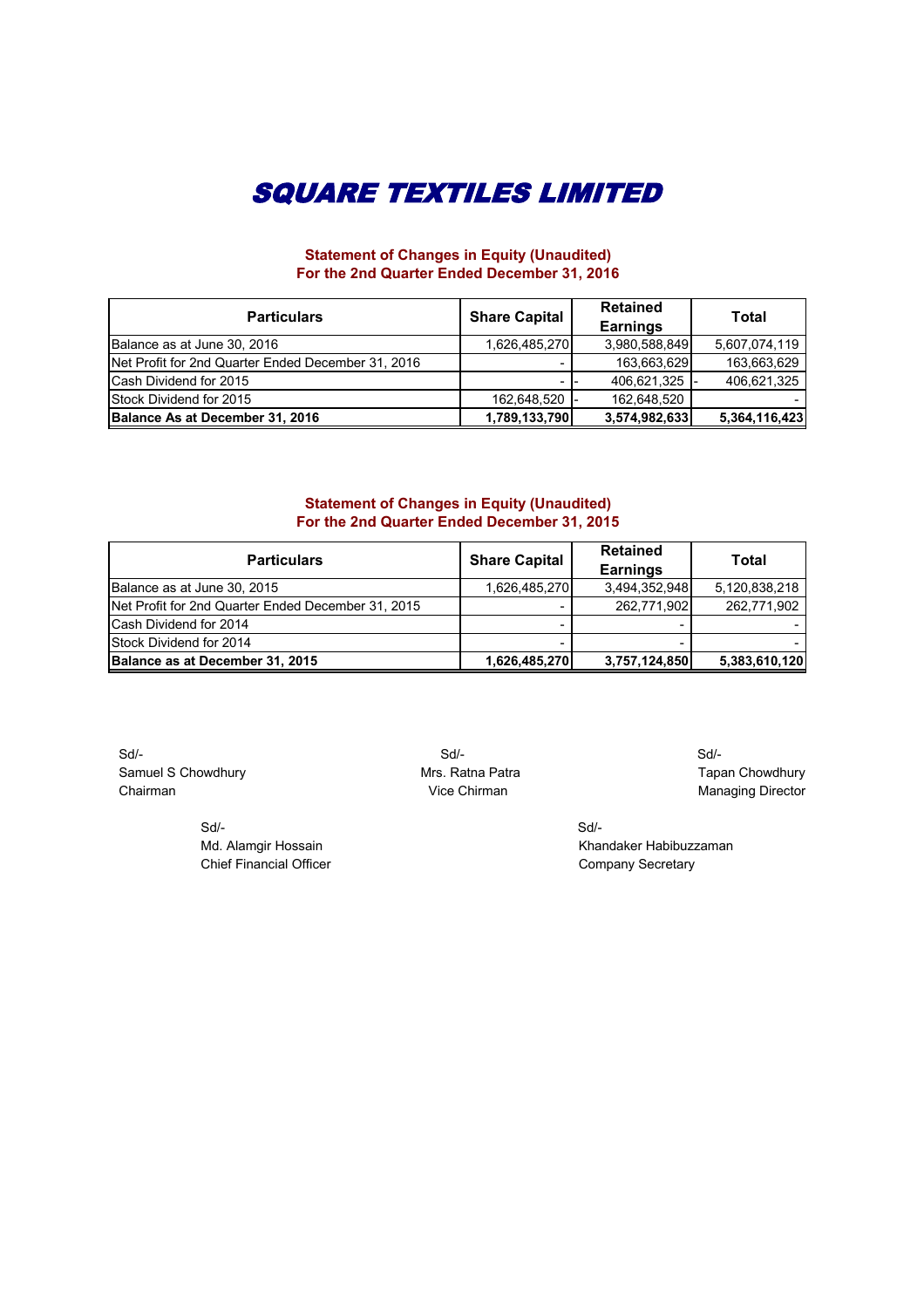## **Statement of Cash flows (Unaudited) For the 2nd Quarter Ended December 31, 2016**

| <b>Particulars</b>                                                                                                                                                                                        |                                        | <b>2nd Quarter Ended</b>                                                                                    |                                                                                                          |
|-----------------------------------------------------------------------------------------------------------------------------------------------------------------------------------------------------------|----------------------------------------|-------------------------------------------------------------------------------------------------------------|----------------------------------------------------------------------------------------------------------|
|                                                                                                                                                                                                           |                                        | July-Dec' 2016                                                                                              | July-Dec' 2015                                                                                           |
| <b>Cash Flows from Operating Activities:</b>                                                                                                                                                              |                                        |                                                                                                             |                                                                                                          |
| Receipts from Sales Revenue<br>Receipts from Other Income                                                                                                                                                 |                                        | 2,404,020,848<br>124,614                                                                                    | 2,493,483,011<br>85,843                                                                                  |
| <b>Total Receipts</b>                                                                                                                                                                                     |                                        | 2,404,145,462                                                                                               | 2,493,568,854                                                                                            |
| Payments to Suppliers<br>Paid for Operating & Non-operating Expenses<br><b>Interest Expenses Paid</b><br>Income Tax Paid<br>Paid for Workers Profit Participation & Welfare Fund<br><b>Total Payments</b> |                                        | (1, 235, 362, 994)<br>(632, 416, 412)<br>(6, 157, 223)<br>(44, 528, 945)<br>(15,962,140)<br>(1,934,427,714) | (1,430,252,206)<br>(550, 241, 535)<br>(2,859,480)<br>(34, 144, 503)<br>(17, 212, 216)<br>(2,034,709,940) |
| Net Cash Generated (Used in) from Operating Activities                                                                                                                                                    |                                        | 469,717,748                                                                                                 | 458,858,914                                                                                              |
| <b>Cash Flows from Investing Activities:</b>                                                                                                                                                              |                                        |                                                                                                             |                                                                                                          |
| Sales (Purchase) of Property, Plant & Equipment                                                                                                                                                           |                                        | (690, 559, 092)                                                                                             | (203, 622, 886)                                                                                          |
| Net Cash Generated (Used in) from Investing Activities                                                                                                                                                    |                                        | (690, 559, 092)                                                                                             | (203, 622, 886)                                                                                          |
| <b>Cash Flows from Financing Activities:</b>                                                                                                                                                              |                                        |                                                                                                             |                                                                                                          |
| Short Term Bank Loan Received/ (Repaid)<br>Short Term Loan from/ (To) Sister Company<br>Payment of Dividend                                                                                               |                                        | 271,452,618<br>64,972,751<br>(406, 621, 325)                                                                | 267,588,929<br>(126, 366, 640)<br>(295, 724, 596)                                                        |
| Net Cash Generated (Used in) from Financing Activities                                                                                                                                                    |                                        | (70, 195, 956)                                                                                              | (154, 502, 307)                                                                                          |
| Increase/ (Decrease) in Cash & Cash Equivalents<br><b>Opening Cash &amp; Cash Equivalents</b><br><b>Closing Cash &amp; Cash Equivalents</b>                                                               |                                        | (291, 037, 300)<br>649,907,707<br>358,870,407                                                               | 100,733,721<br>519,155,096<br>619,888,817                                                                |
| Net Operating Cash flows per Share(Restated)                                                                                                                                                              |                                        | 2.63                                                                                                        | 2.56                                                                                                     |
| Sd/-<br>Samuel S Chowdhury<br>Chairman                                                                                                                                                                    | Sd<br>Mrs. Ratna Patra<br>Vice Chirman |                                                                                                             | $Sd$ -<br>Tapan Chowdhury<br><b>Managing Director</b>                                                    |

 Sd/- Sd/- Chief Financial Officer Company Secretary Company Secretary

Umandaker Habibuzzaman<br>Company Secretary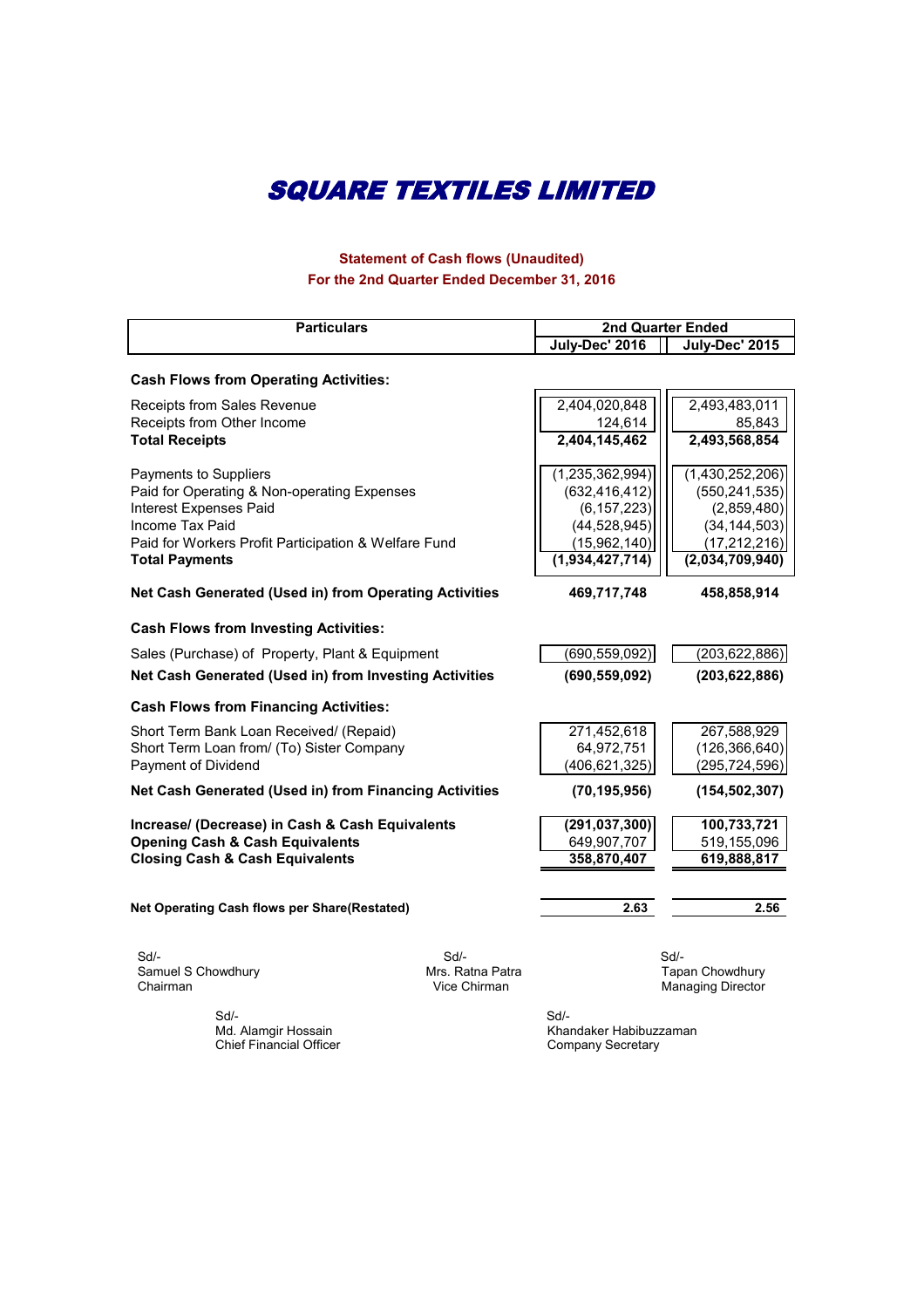and its subsidiaries

**Notes to the Interim Financial Statements For the 2nd Quarter ended December 31, 2016**

#### **Basis of preparation of the Interim Financial Statements:**

These Financial Statements (They) are the unaudited interim financial statements (hereafter 'the Interim Financial Statements') of Square Textiles Limited, Square Yarns limited & Square Texcom Limited, Companies incorporated in Bangladesh under Companies Act 1913 & 1994, for the half year ended December 31, 2016 (hereafter 'the interim period'). They are prepared in accordance with the International Accounting Standard (BAS 34) 'Interim Financial reporting'. These financial statements should read in conjunction with the Annual Financial Statements as on June 30, 2016, as they provide an update of previously reported information.

The accounting policies and presentation used are consistent with those used in the Annual Financial Statements, except where noted below. Where necessary, the comparatives have been reclassified or extended from the previously reported Interim Financial Statements to take into account any presentational changes made in the Annual Financial Statements or in these Interim Financial Statements.

The preparation of the financial statements requires management to make estimates and assumptions that affect the reported amounts of revenue, expenses, assets, liabilities and disclosure of contingent liabilities at the date of the Interim Financial Statements. If in the future such estimates and assumptions, which are based on management's best judgment at the date of the interim financial statements, deviate from the actual circumstances, the original estimates and assumptions will be modified as appropriate in the period in which the circumstances change.

During the period, the company made investments in the form of fixed assets are as follows: -

| $\triangleright$ Land              | Tk. $1.89$ crore |
|------------------------------------|------------------|
| $\triangleright$ Work In Progress  | Tk. 49.84 crore  |
| $\triangleright$ Plant & Machinery | Tk. 14.21 crore  |
| $\triangleright$ Motor Vehicles    | Tk. 3.07 crore   |
| $\triangleright$ Others            | $Tk. 0.20$ crore |
|                                    |                  |

The company operates in industries where significant seasonal or cyclical variations in total sales are not experienced during the reporting period.

Income tax expense is recognized based upon the best estimate of the weighted average income tax rate expected for the reporting period.

Dividend for the 18 months period ended June 30, 2016 have been paid to the shareholders @ 25% cash of par value of Share and 10% stock (10 shares for every 100 shares) that approved by the shareholders in the AGM held on September 08, 2016.